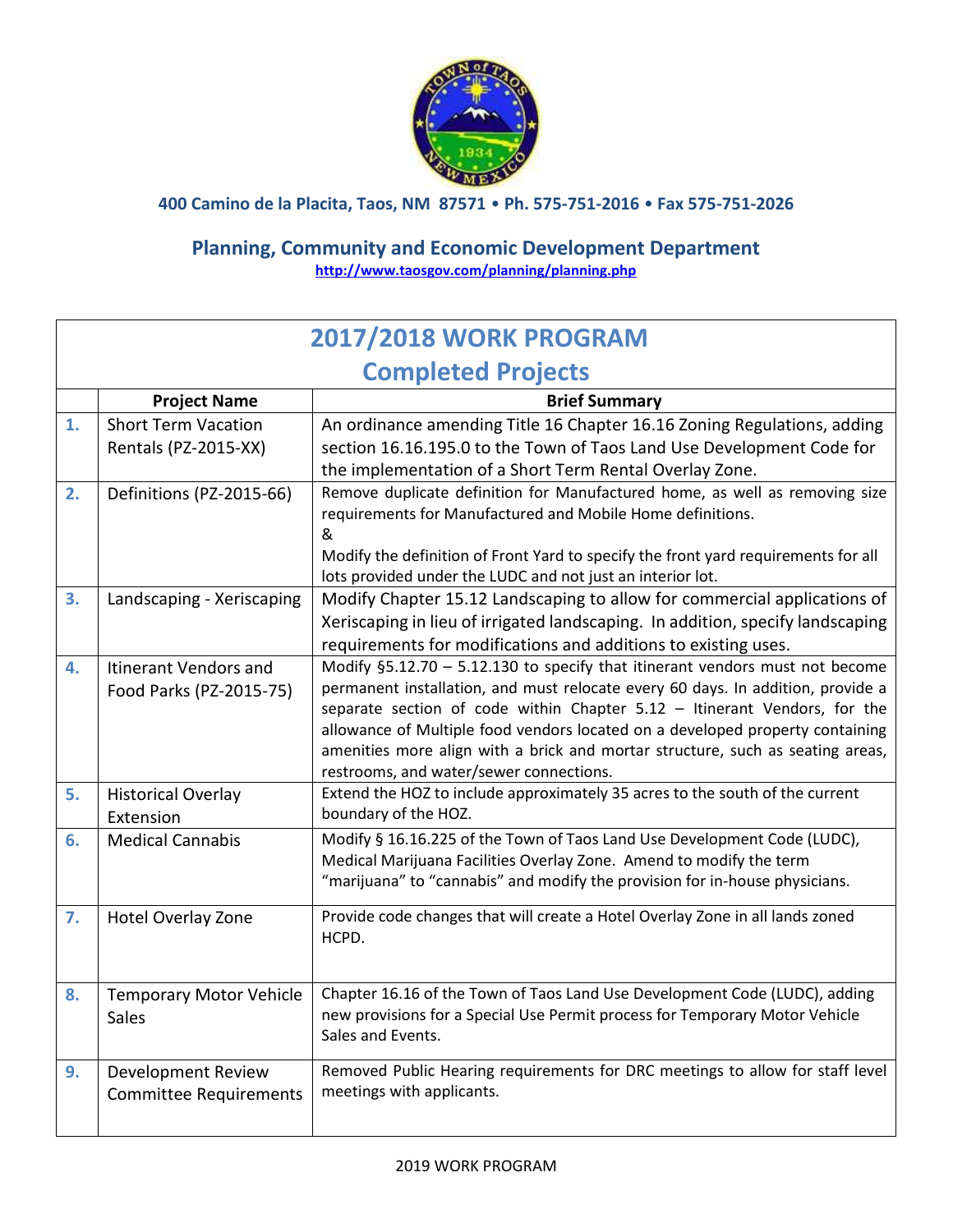

**400 Camino de la Placita, Taos, NM 87571** • **Ph. 575-751-2016** • **Fax 575-751-2026**

## **Planning, Community and Economic Development Department <http://www.taosgov.com/planning/planning.php>**

| 2019/2020 Work Program |                                                               |                                                                                                                                       |                                             |  |  |
|------------------------|---------------------------------------------------------------|---------------------------------------------------------------------------------------------------------------------------------------|---------------------------------------------|--|--|
|                        | <b>Scheduled Projects</b>                                     |                                                                                                                                       |                                             |  |  |
|                        | <b>Project Name</b>                                           | <b>Brief Summary</b>                                                                                                                  | <b>Status</b>                               |  |  |
| 1.                     | NMCID Approval for Town<br>of Taos Building<br>Department     | Work with New Mexico Construction<br>Industries Division to approve a Town of<br><b>Taos Building Department</b>                      | Legal: In Review<br>PZ:<br>HPC:<br>Council: |  |  |
| 2.                     | Manufactured<br>Home/Mobile Home Park<br>regulation standards | Modification or recreation of the design<br>standards requirements for<br>Manufactured Home/Mobile Home<br>Parks                      | Legal:<br>PZ:<br>HPC:<br>Council:           |  |  |
| 3.                     | Split-Lot Zoning                                              | Modify zoning regulations to prohibit<br>split-lot zoning and modify zoning map<br>to correct current Split-Lot Zones.                | Legal:<br>PZ:<br>HPC:<br>Council:           |  |  |
| 4.                     | Redevelopment or<br>Amendment of<br>Comprehensive Plan        | Comprehensive plan Update including<br>possible timelines for implementation.                                                         | Legal:<br>PZ:<br>HPC:<br>Council:           |  |  |
| 5.                     | LUDC amendments                                               | Create a list of recommendations for<br>amendments to LUDC for review by the<br>legal department                                      | Legal:<br>PZ:<br>HPC:<br>Council:           |  |  |
| 6.                     | Annexation Study and<br>Mapping                               | Provide a detailed inventory and report<br>of properties adjacent to Town<br>Boundaries to determine future<br>annexation priorities. | Legal:<br>PZ:<br>HPC:<br>Council:           |  |  |
| 7.                     | Zoning requirements for<br>municipal governments              | Town is exempt from Zoning<br>requirements of the LUDC                                                                                | Legal:<br>PZ:<br>HPC:<br>Council:           |  |  |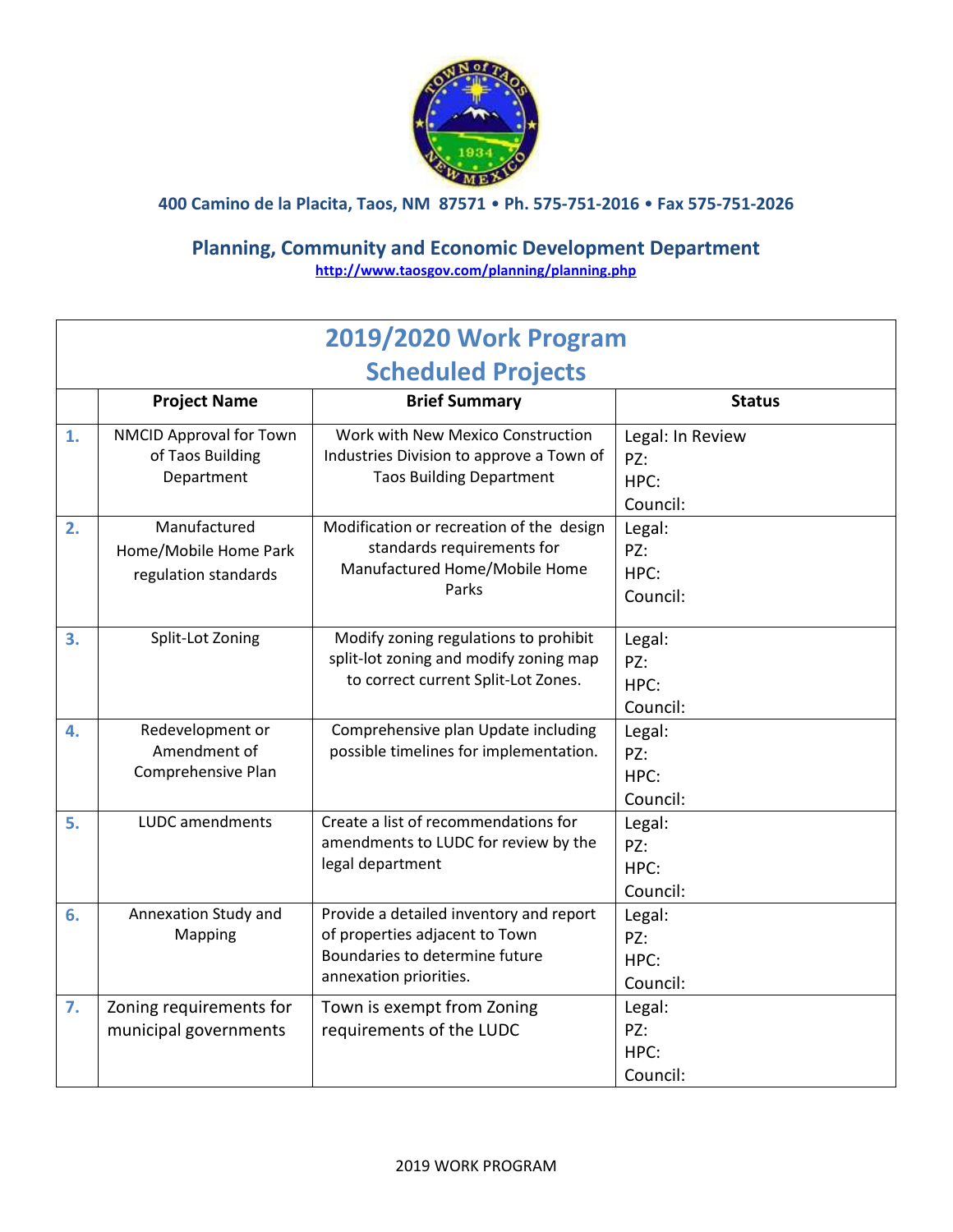| 8.  | <b>Sign Regulations</b><br>Amendments                                          | Determine if the current sign provisions<br>meet the intention of LUDC. Specify<br><b>Historic Preservation Commission review</b><br>requirements for all sign proposals in the<br>HOZ, Specify requirement for electrical<br>permitting for signs with electrical<br>elements, and determine<br>appropriateness of neon and illuminated<br>signs within the Historic District. | Legal:<br>PZ:<br>HPC:<br>Council:  |
|-----|--------------------------------------------------------------------------------|---------------------------------------------------------------------------------------------------------------------------------------------------------------------------------------------------------------------------------------------------------------------------------------------------------------------------------------------------------------------------------|------------------------------------|
| 9.  | <b>Public Notice and</b><br><b>Application Procedure</b>                       | Remove provisions stating that the<br>applicant can require the town to issue<br>public notice for private property                                                                                                                                                                                                                                                             | Legal:<br>PZ:<br>HPC:<br>Council:  |
| 10. | Film Permit                                                                    | Create a permitting process for<br>individuals or organizations that are<br>looking to film in the Town of Taos.<br>Included process for filming permits<br>include street closures, safety, and<br>additional departmental review process<br>by staff.                                                                                                                         | Legal:<br>PZ:<br>HPC:<br>Council:  |
| 11. | <b>Commercial Design</b><br>Standards                                          | Modify the existing design standards of §<br>16.20.030 for commercial and industrial<br>buildings to be more stringent                                                                                                                                                                                                                                                          | Legal:<br>PZ:<br>Council:          |
| 12. | One Mile ETZ Overlay                                                           | Adjacent to Town Boundaries in order to<br>determine feasibility of future extra-<br>territorial zone. MOU with County                                                                                                                                                                                                                                                          | Legal:<br>PZ:<br>Council:          |
|     | <b>Future Projects</b>                                                         |                                                                                                                                                                                                                                                                                                                                                                                 |                                    |
|     | <b>Project Name</b>                                                            | <b>Brief Summary</b>                                                                                                                                                                                                                                                                                                                                                            | <b>Status</b>                      |
| 1.  | <b>Community Build Out</b><br>Analysis                                         | GIS Mapping; Develop a build out<br>analysis that will provide guidance to<br>possible development by determining<br>maximum future densities based off<br>current zoning for the Town.                                                                                                                                                                                         | <b>Project Scoping in Progress</b> |
| 2.  | Terrain Management,<br>Storm Water, and Erosion<br><b>Control Requirements</b> | Reformat application intake and review<br>for Residential and Commercial<br>requirements for the above<br>management plans. Confirm adherence<br>to best management practices.                                                                                                                                                                                                  | In Progress                        |
| 3.  | <b>Outdoor Displays</b>                                                        | Amend the 16.20.100 to allow for<br>outdoor display of merchandise as long<br>as it does not impede pedestrian walk<br>way or sight distance, requiring a<br>minimum of 48" of walkway space on<br>any given pedestrian right of way.                                                                                                                                           | <b>Project Scoping in Progress</b> |

In Progress

interpretation of the TND development

document that allows for quick

**4.** TND Zoning District Amend the LUDC to provide a zoning

restrictions.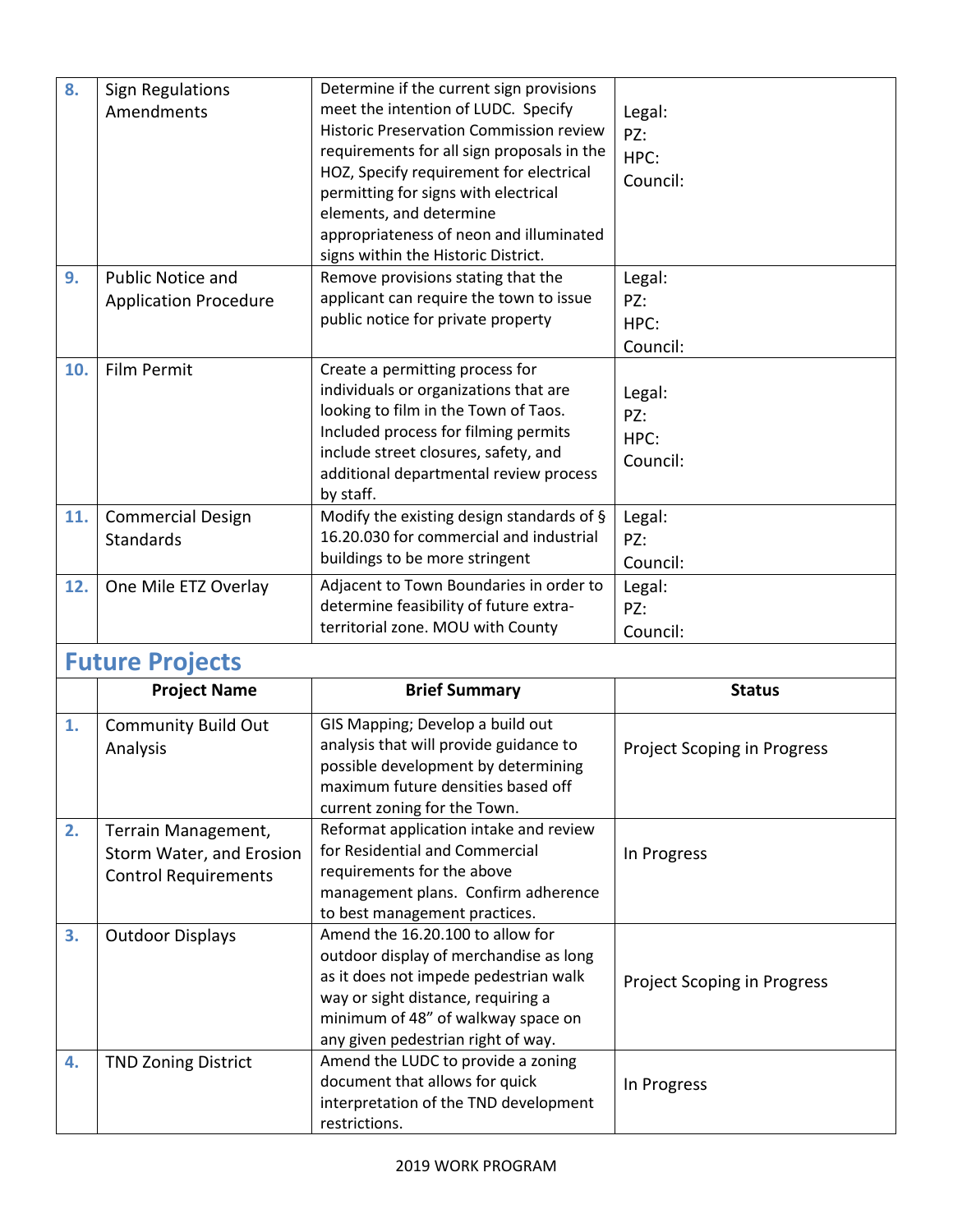| 5. | Association of Town of<br><b>Taos Neighborhoods</b>                                                                    | To provide support to neighborhood<br>associations for the purpose of<br>preserving and enhancing the history<br>and unique characteristics of individual<br>neighborhoods in the Town of Taos<br>jurisdiction or within the 1 mile planning<br>and platting jurisdiction                                                                                                                                               | In progress                        |
|----|------------------------------------------------------------------------------------------------------------------------|-------------------------------------------------------------------------------------------------------------------------------------------------------------------------------------------------------------------------------------------------------------------------------------------------------------------------------------------------------------------------------------------------------------------------|------------------------------------|
| 6. | <b>Alternative Designed</b><br>Commercial - PUD<br>(Micro-designs,<br>Manufactured,<br>Alternative Materials,<br>etc.) | Modify chapter 16.16 of the LUDC to<br>develop a commercial based PUD that<br>allows for the possibilities for alternative<br>construction including Micro-<br>Commercial Space. These Alternative<br>PUDs would allow for implementation of<br>business incubation within areas that are<br>currently being under-utilized and<br>reduce barriers to entry for artists and<br>small businesses.                        | In Progress                        |
| 7. | Downtown Taos Metro-<br>Redevelopment Area<br>(MRA)                                                                    | Create or outsource creation of a<br>Metropolitan Redevelopment Area<br>Designation Report under powers<br>authorized by New Mexico<br>Redevelopment Code (3-60A-1 to 3-60A-<br>48 NMSA 1978) providing cities in New<br>Mexico the powers to correct conditions<br>in areas or neighborhoods within<br>municipalities which "substantially inflict<br>or arrest the sound and orderly<br>development" within the city. | <b>Project Scoping in Progress</b> |

| 2019/2020 Work Plan |                                      |                                                                                                                                                                                                                                                                                                             |               |  |  |
|---------------------|--------------------------------------|-------------------------------------------------------------------------------------------------------------------------------------------------------------------------------------------------------------------------------------------------------------------------------------------------------------|---------------|--|--|
|                     | <b>Economic Development Projects</b> |                                                                                                                                                                                                                                                                                                             |               |  |  |
|                     | <b>Project Name</b>                  | <b>Brief Summary</b>                                                                                                                                                                                                                                                                                        | <b>Status</b> |  |  |
| 1.                  | Affordable Housing Plan              | Goal 1; Develop an Affordable Housing<br>Plan to assist in future conversations<br>related to forming a Town-County<br>Housing Partnership in order to increase<br>the available inventory of affordable<br>housing in the Taos area.                                                                       | On Hold       |  |  |
| 2.                  | <b>UNM Adaptive Reuse</b><br>Program | Goal 2, Policy 3.1, 3.2; Develop an<br>inventory and map of current building<br>that are owned and occupied by the Town<br>of Taos. Work with UNM - Taos to<br>determine which buildings could best be<br>utilized by the University for purposes<br>such as classrooms, facilities, or student<br>housing. | In Progress   |  |  |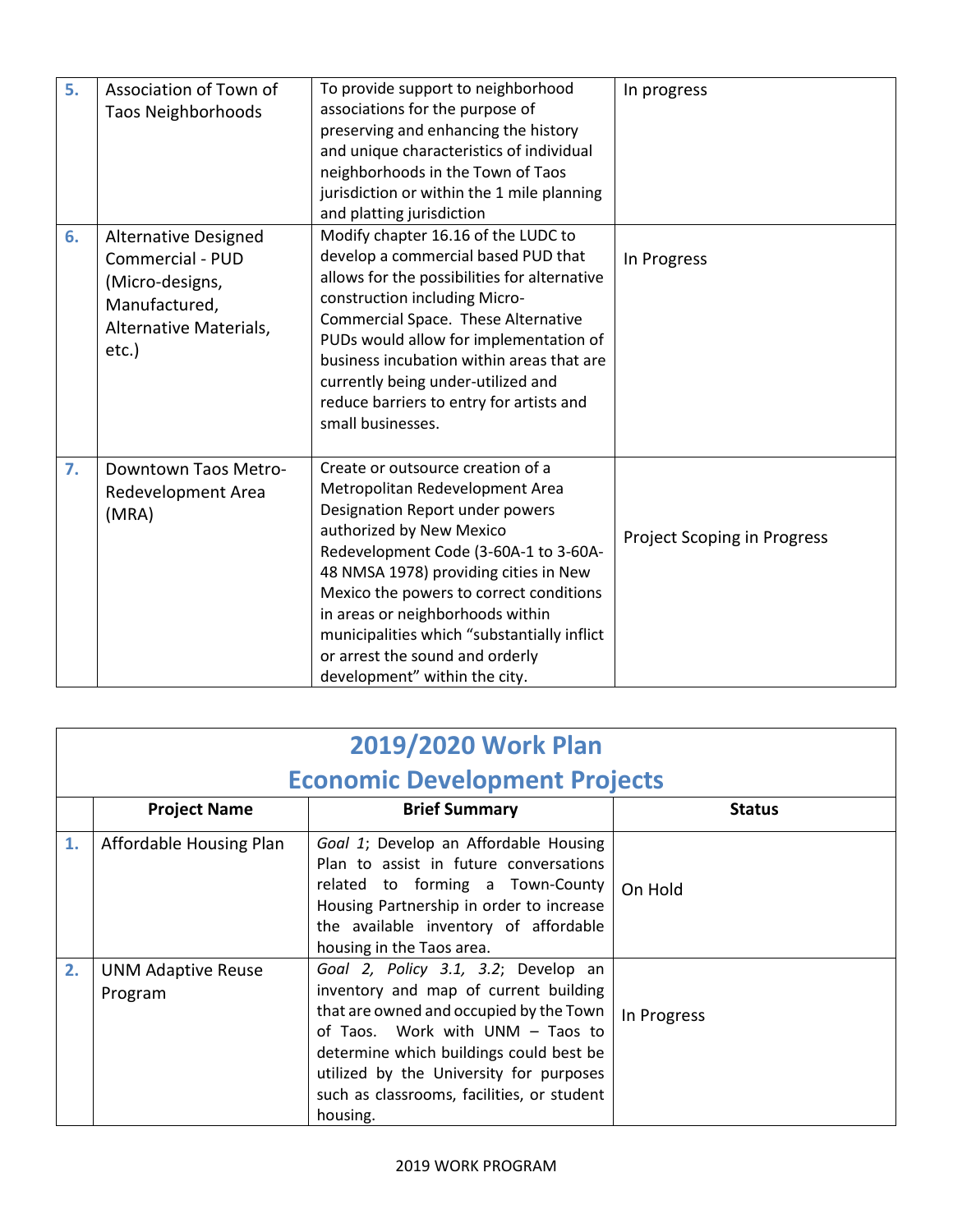| 3. | Annexation Study and<br>Mapping                                                             | Goal 4, Policy 4.1; Provide a detailed<br>inventory and report of properties<br>adjacent to Town Boundaries currently<br>receiving Town services in order to<br>determine future annexation priorities.                                                                 | In Progress |
|----|---------------------------------------------------------------------------------------------|-------------------------------------------------------------------------------------------------------------------------------------------------------------------------------------------------------------------------------------------------------------------------|-------------|
| 4. | <b>Traffic Improvements</b>                                                                 | Taos,<br>Downtown<br>Paseo<br>del<br>Pueblo/Camino de la Placita; Goal 5,<br>Policy 5.2; Begin scoping and community<br>input process for streetscape and street<br>flow redesign.                                                                                      | In Progress |
| 5. | <b>Taos Community</b><br><b>Auditorium Master Plan</b>                                      | Goal 10, Policy 10.1; Develop inventory of<br>City owned properties along Civic Drive in<br>order to facilitate development of infill<br>and assist in future development of the<br>Taos Community Auditorium Master<br>Plan.                                           | On Hold     |
| 6. | Live-Work-Play Ordinance<br>for Mixed-Use<br>Development                                    | Goal 12, Policy 12.4; Develop a Live-<br>Work-Play Ordinance allowing for Mixed-<br>Use Commercial and Residential in<br>certain zones within the Town of Taos<br>zoned lands.                                                                                          | In Progress |
| 7. | <b>Taos County Courthouse</b><br><b>Business Incubation and</b><br>Historic/Cultural Center | 14, Policy 14.3; Work with Taos County<br>to develop goals and future steps related<br>to the redevelopment of the Taos County<br>Court House as a Historical and Cultural<br>Center with portions of the building<br>functioning as a Business Incubation<br>facility. | On Hold     |
| 8. | Local Art Incubation<br>Initiative                                                          | Goal 16, Policy 16.1, 16.2; Work to<br>develop a long range art incubation plan<br>that allows development of alternatively<br>designed eco-friendly affordable art<br>space.                                                                                           | On Hold     |

| <b>Planning Documents/Collaborative Groups</b> |                                        |                                                                                                                                                                                                                                                   |                            |
|------------------------------------------------|----------------------------------------|---------------------------------------------------------------------------------------------------------------------------------------------------------------------------------------------------------------------------------------------------|----------------------------|
|                                                | <b>Project Name</b>                    | <b>Brief Summary</b>                                                                                                                                                                                                                              | Status/<br><b>Adoption</b> |
|                                                | <b>Strong at Heart Strategy Report</b> | Strong at Heart is a project of the Town of Taos focused on<br>bringing Taoseños together to create a vision and strategy<br>for Downtown Taos. Downtown Taos is the heart of our<br>community.                                                   | June 2019                  |
| 2.                                             | <b>Enchanted Circle Trails Plan</b>    | This document serves as an inventory of existing trails<br>throughout the enchanted circle, as well as a blueprint for a<br>comprehensive, cohesive, and connected trail system that<br>can improve quality of life and community health in Taos. | October 2017               |
| 3.                                             | <b>Taos County Conservation Plan</b>   | A group of Local state and federal collaborators created the<br>conservation plan to focus on preserving the connection<br>between local residents and land and water that sustain us.                                                            | October 2017               |